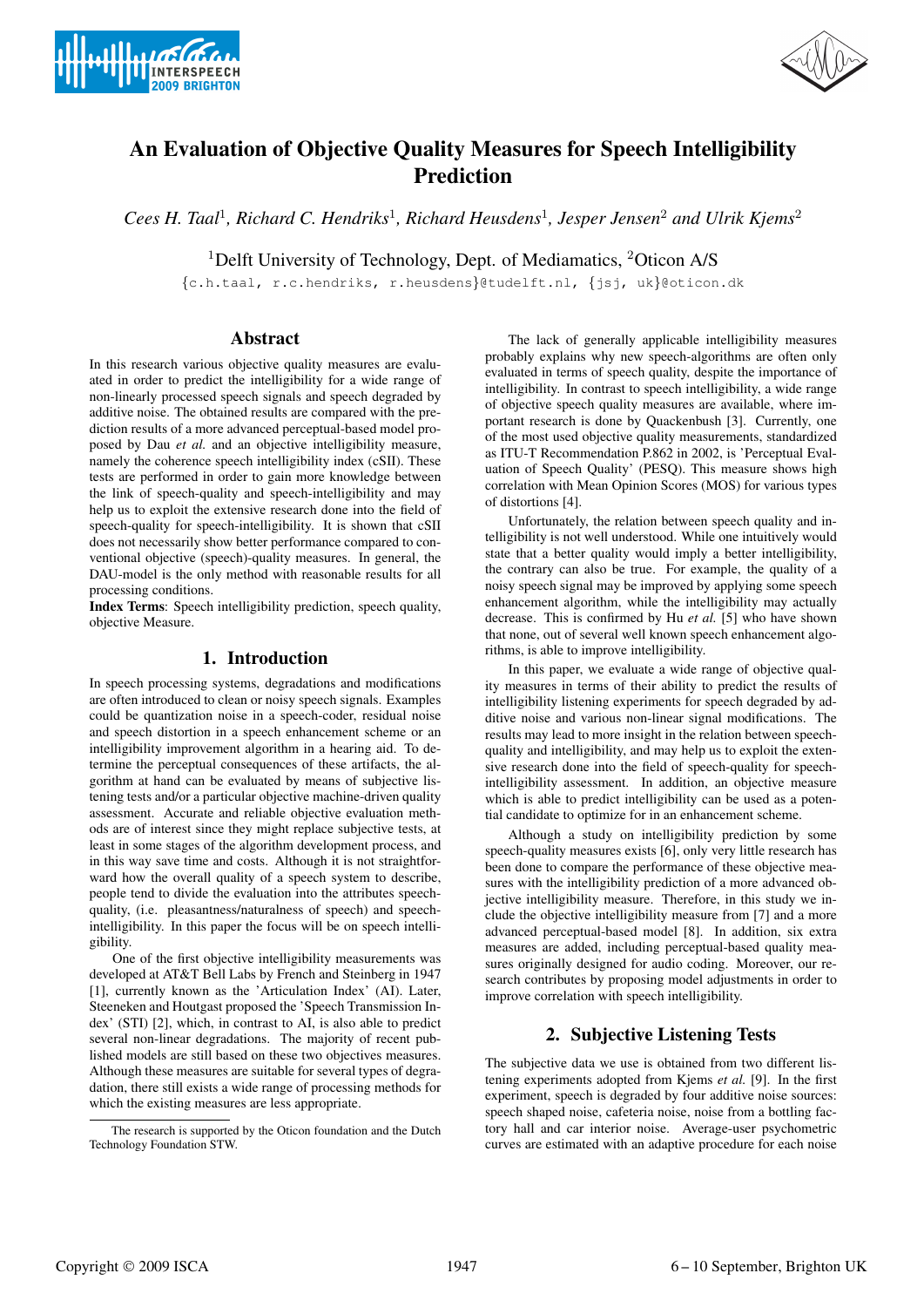| Abbr.       | <b>Objective Measure</b>                         |
|-------------|--------------------------------------------------|
| sSNR        | Segmental SNR [3]                                |
| LSD         | Log Spectral Distance                            |
| <b>LLR</b>  | Log-Likelihood Ratio [3]                         |
| IS.         | Itakura-Saito [3]                                |
| <b>CEP</b>  | Cepstral Distance Measure [3]                    |
| WSS         | Weighted-Spectral Slope Metric [11]              |
| <b>FWS</b>  | Frequency Weighted Segmental SNR [12]            |
| <b>FWSn</b> | Normalized Frequency Weighted Segmental SNR [13] |
| PAR         | van de Par et al. [14]                           |
| <b>TAA</b>  | Taal et al. [15]                                 |
| <b>HNS</b>  | Hansen et al. [16]                               |
| <b>PESO</b> | <b>PESO [4]</b>                                  |
| <b>DAU</b>  | Dau et al. [8]                                   |
| cSII        | Coherence SII [7]                                |

Table 1: *The evaluated objective measures with their corresponding abbreviations.*

type. For the second experiment the noisy signals are nonlinearly processed by a technique called ideal time frequency segregation (ITFS) [10]. This technique can improve the intelligibility of the noisy speech signal significantly by applying a binary modulation pattern in a time-frequency representation. Both tests are performed with sentences consisting of five words, all spoken by the same Danish female speaker. The sentences are of the grammatical form name-verb-numeraladjective-noun (e.g. Ingrid owns six old jackets), where each word in the sentence is picked randomly from a list of 10 possible words. For more details of the listening experiments and processing conditions we refer the reader to [9].

From the first experiment, speech signals are regenerated for each noise type and 9 different SNR values, equally spaced between -30dB and 10dB resulting in 36 different conditions. For the non-linear experiment a subset from the original settings of [9] are used, which corresponds to 96 different conditions covering a wide range of noisy speech-manipulated signals. The complete set of 132 conditions covers subjective intelligibility scores ranging from 0% to 100%. The set includes extreme cases where essentially a noise-only signal (-60dB SNR) is ITFS-processed, resulting in almost 100% intelligible speech; a challenging condition for many objective measures, since all fine-structure of the clean speech is lost.

## 3. Objective Measures

In Table 1 all evaluated objective measures are presented in combination with their corresponding abbreviations. This includes several conventional methods (sSNR, LSD, LLR, IS, CEP, WSS, FWS), where the critical band weighting function of FWS is set to the AI weights, (e.g. [17]). FWSn is based on FWS and is modified such that it correlates well with the speech-quality of enhanced speech signals [13]. In addition, three perceptual-based coding measures are included (PAR, TAA, HNS) followed by the objective speech-quality measure PESQ. For comparison we added the objective intelligibility measure (cSII) and an advanced perceptual model (DAU), where its distance measure is calculated by means of a linear correlation coefficient as proposed in [18].

All objective measures are based on a sample-rate of 20 kHz, except for PESQ where a sample-rate of 16 kHz is used. The frame-length is set to 512 samples ( $\approx$  26 ms) with an overlap of 50%. Implementations of LLR, IS, CEP, WSS, FWS,



Figure 1: *Examples for the mapping procedures*  $F_1$  *and*  $F_2$  *for the objective measures LSD and TAA, respectively. See text for more details.*

FWSn and PESQ are based on the software included in [17].

#### 3.1. General Procedure

For the measures that work on a frame-per-frame basis with no explicit definition how to combine per-frame information, we define the following procedure,

$$
d(x,y) = \frac{1}{|\mathcal{M}|} \sum_{k \in \mathcal{M}} d(x_k, y_k), \tag{1}
$$

where  $x$  and  $y$  denote the clean and processed speech, respectively,  $k$  the frame index and  $M$  the set of frames with clean speech energy within 40 dB of that of the frame with maximum energy. The cardinality of  $M$  is indicated by  $|M|$ . With this procedure, time-frames with no significant speech energy (mainly silence regions) and therefore no contribution to the intelligibility will not be included.

### 3.2. Intelligibility Prediction

To obtain a total objective measure outcome for one particular condition, 30 five-word sentences are randomly generated and processed by the particular condition (e.g. additive speech shaped noise with an SNR of -10dB). We then define the total distance measure for this condition as the average of these 30 values, say  $\bar{d}$ , which we normalize such that  $0 < \bar{d} < 1$ .

The distance outcome  $\overline{d}$ , for each individual objective measure, should be mapped somehow to the corresponding subjective intelligibility score. For additive noise, it is widely accepted to model the psychometric-curve using a logistic curve as a function of the SNR. Therefore, the same logistic curve can be used when an objective measure shows a linear relationship with the SNR, for one particular noise type. Hence,

$$
F_1\left(\bar{d}\right) = \frac{1}{1 + e^{a\bar{d} + b}},\tag{2}
$$

where  $a$  and  $b$  are two free parameters which are adapted in order to fit the subjective data. Some objective measures are not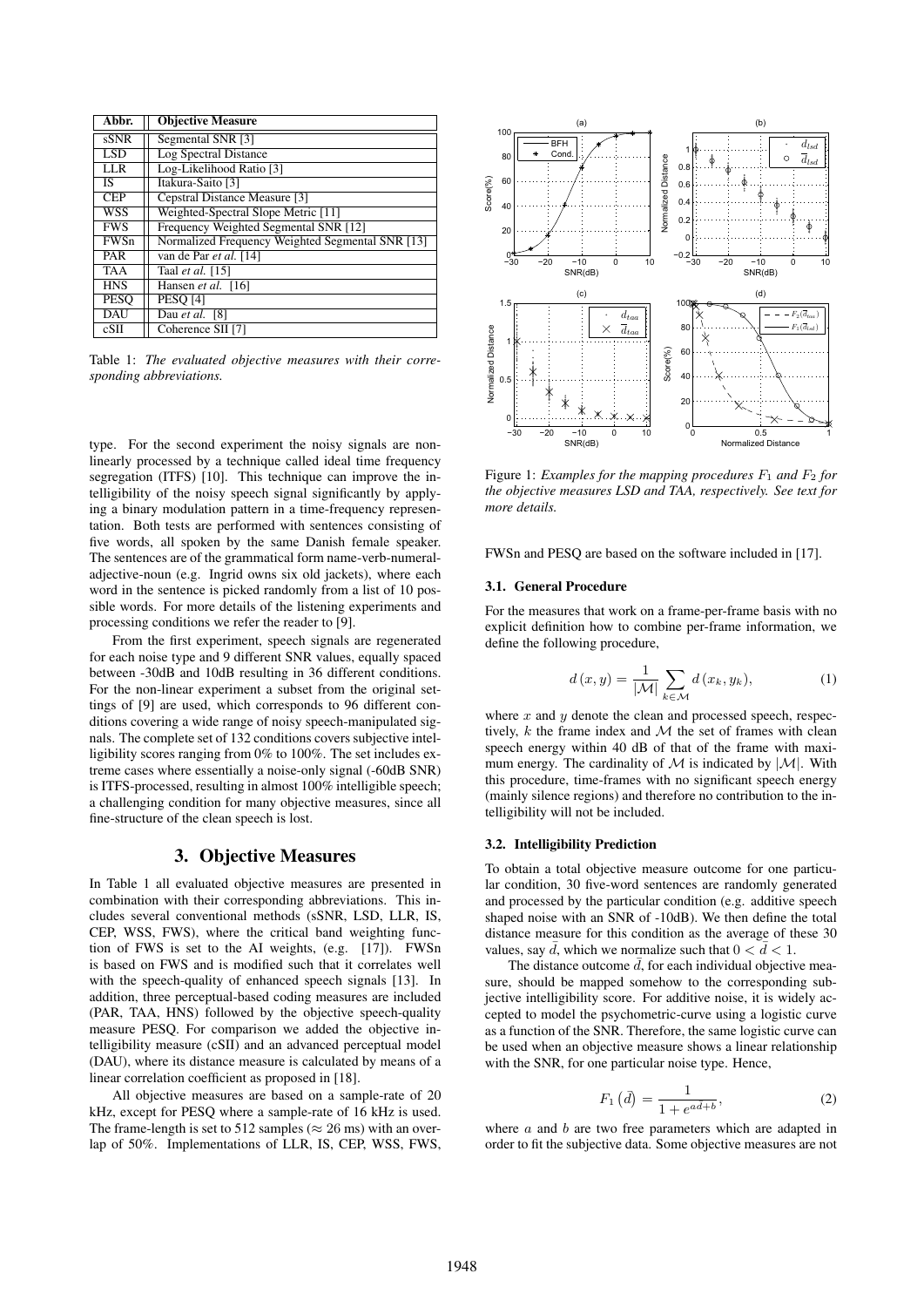linearly, but exponentially related with the SNR. Motivated by this, the following mapping is also included,

$$
F_2(d) = \frac{1}{1 + e^{a \log(\bar{d} + c) + b}},\tag{3}
$$

where an extra free parameter c is introduced. To fit  $F_1$  and  $F_2$ to the subjective scores for a certain set of conditions, a nonlinear least squares procedure is used. Both mappings are included in the fitting procedure, where eventually the best mapping is chosen to evaluate the performance.

Fig. 1 shows an example for both mappings, where the set of conditions equals 9 different SNR values for the bottling factory hall noise  $(BFH)$ <sup>1</sup>. Subplot (a) shows the subjective average-user psychometric curve for BFH as a function of the SNR, where the 9 different conditions (Cond.) are illustrated by the stars. The average, and the 30 individual distances for the objective measures LSD and TAA are plotted in (b) and (c), respectively. Clearly, LSD shows a linear relation with the SNR while TAA indicates exponential behavior. Subplot (d) indicates that all individual data points are fitted reasonably by the proposed mappings, and thus, can predict the intelligibility score given  $\bar{d}$  for this set of conditions.

#### 3.3. Normalization

For some processing conditions of the ITFS-procedure, the energy of the processed speech can be significantly larger than the energy of the clean speech. In general, we observed that these energy differences will dominate the results for the objective measures which are based on the difference between the processed and the clean speech, say  $\varepsilon = y - x$ . Since these energy differences will not affect the subjective intelligibility score, the prediction performance for these types of objective measures is decreased drastically. To overcome this problem a general normalization procedure is needed.

We propose to scale the processed signal  $y$  with a factor  $\alpha$ , such that the squared correlation coefficient between the clean signal x and  $(\alpha y - x)$  is minimized, that is

$$
\alpha^* = \min_{\alpha} \left( \frac{\langle x, \alpha y - x \rangle^2}{\|x\|^2 \, \|\alpha y - x\|^2} \right) = \frac{\|x\|^2}{\langle x, y \rangle},\tag{4}
$$

where  $\langle \cdot, \cdot \rangle$  denotes the inner product and  $\alpha^*$  the optimal solution. In this manner, speech similarities between  $x$  and  $y$  will have the same energy and therefore will cancel when obtaining  $\varepsilon$ . Consider the example where speech is degraded by statistically independent and additive noise, i.e.  $y = x + n$ , and we are working with long signal sequences, then with the proposed normalization procedure we obtain, as expected,  $\alpha \approx 1$ . Note, that this implies no normalization.

In general, we observed that better correlation scores with speech intelligibility is obtained compared to applying no normalization, or a normalization procedure where the energy of  $x$ and  $y$  are equalized, which is the specified approach for HNS [16], and essentially also the procedure in PESQ [4]. Note, that for the measures PESQ and FWSn the normalization procedure is a fundamental part of the algorithm and therefore not changed.

#### 3.4. Evaluation of the Prediction Performance

The mappings  $F_1$  and  $F_2$ , for each objective measure, are fitted on three different data-sets: (1) the speech degraded by additive noise, (2) the non-linear ITFS-processed speech and (3) both data-sets jointly. For fitting both conditions jointly, extra weight is given to the additive-noise data such that it has equal importance compared to the non-linear processing condition, which has more data points. The performance of the objective measures, in terms of intelligibility prediction, is evaluated with three figures of merit. We denote  $S$  as the subjective score,  $D$  as the mapped objective distance measure,  $i$  as the index of the processing condition and  $N$  as the total amount of used conditions.

The performance measures consist of the root mean squared error,

$$
\sigma = \frac{1}{100} \sqrt{\frac{1}{N} \sum_{i} (S_i - D_i)^2},
$$
\n(5)

which is normalized in the range between 0 and 1 and the normalized correlation coefficient

$$
\rho = \frac{\sum_{i} (S_i - \bar{S}) (D_i - \bar{D})}{\sqrt{\sum_{i} (S_i - \bar{S})^2 \sum_{i} (D_i - \bar{D})^2}},
$$
(6)

where  $\bar{D}$  and  $\bar{S}$  denote the average values of the objective and subjective data, respectively. Finally, the Kendall's tau is included

$$
\tau = \frac{N_c - N_d}{\frac{1}{2}N\left(N - 1\right)}.\tag{7}
$$

Here  $N_c$  and  $N_d$  denote the concordant and discordant pairs in the evaluated set of processing conditions. This performance measure is independent of the applied mapping and tests whether there is a monotonic relation between the predicted and subjective intelligibility score.

## 4. Results and Discussion

All results are plotted in Fig. 2 and ranked from left to right where the measures positioned on the right indicate better correlation with subjective test results.

In general, most measures show reasonable performance with respect to the conditions where speech is only degraded by additive noise. However, cSII, which is specifically designed for intelligibility prediction, and the more advanced perceptualbased DAU-model, show considerable better results than the remaining objective measures. For the same data most measures perform better than the advanced speech-quality measure PESQ. This is caused by the fact that the objective scores of PESQ remain constant for low SNR-values, in contrast to the subjective intelligibility scores which are still decreasing; a property which is line with the observations in [6]. The same behavior for low SNR's is even stronger present with the FWSn, which is reflected by its lowest ranking. We believe that this behavior of FWSn and PESQ is caused by their similar normalization approach where clean and degraded signal (frame) energies are equalized. Hence, re-investigating this procedure may be worthwhile in order to predict the intelligibility of speech degraded by additive noise.

By comparing the results between the signals degraded by additive noise and the non-linearly processed data, it is clear that the overall performance for most models decreases for the nonlinear data. Nevertheless, the DAU-model still turns out to be the best performing model, in contrast to the cSII which reduced

<sup>&</sup>lt;sup>1</sup>Note, that in the eventual results we fit the mappings on large sets of conditions. The BFH-set is solely used for illustrative purposes.